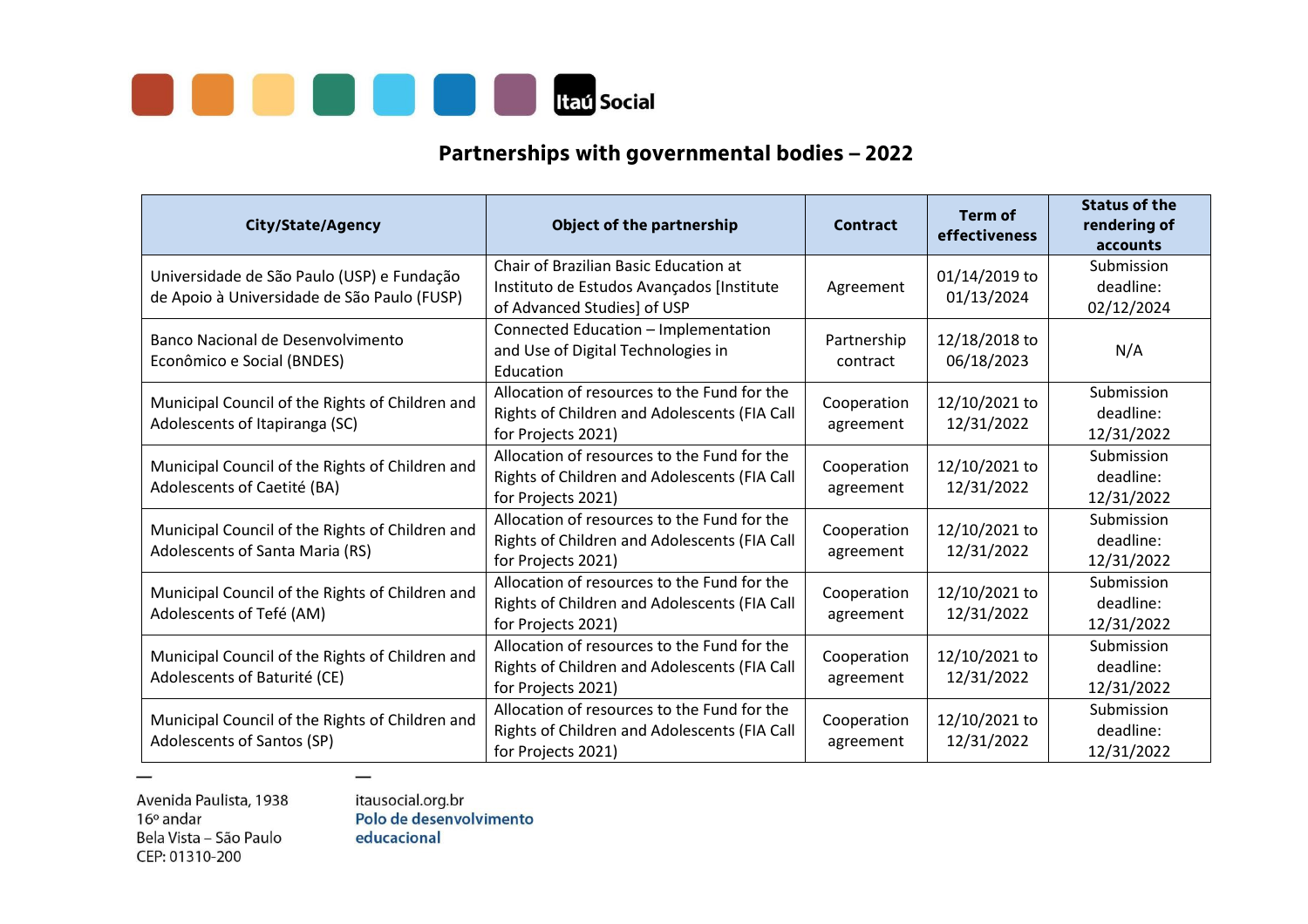

| Municipal Council of the Rights of Children and<br>Adolescents of Suzano (SP)               | Allocation of resources to the Fund for the<br>Rights of Children and Adolescents (FIA Call<br>for Projects 2021)                             | Cooperation<br>agreement | 12/10/2021 to<br>12/31/2022 | Submission<br>deadline:<br>12/31/2022 |
|---------------------------------------------------------------------------------------------|-----------------------------------------------------------------------------------------------------------------------------------------------|--------------------------|-----------------------------|---------------------------------------|
| Municipal Council of the Rights of Children and<br>Adolescents of Vitória da Conquista (BA) | Allocation of resources to the Fund for the<br>Rights of Children and Adolescents (FIA Call<br>for Projects 2021)                             | Cooperation<br>agreement | 12/10/2021 to<br>12/31/2022 | Submission<br>deadline:<br>12/31/2022 |
| Municipal Council of the Rights of Children and<br><b>Adolescents of Caruaru (PE)</b>       | Allocation of resources to the Fund for the<br>Rights of Children and Adolescents (FIA Call<br>for Projects 2021)                             | Cooperation<br>agreement | 12/10/2021 to<br>12/31/2022 | Submission<br>deadline:<br>12/31/2022 |
| Municipal Council of the Rights of Children and<br>Adolescents of Guarujá (SP)              | Allocation of resources to the Fund for the<br>Cooperation<br>Rights of Children and Adolescents (FIA Call<br>agreement<br>for Projects 2021) |                          | 12/10/2021 to<br>12/31/2022 | Submission<br>deadline:<br>12/31/2022 |
| Municipal Council of the Rights of Children and<br>Adolescents of Itapuranga (GO)           | Allocation of resources to the Fund for the<br>Rights of Children and Adolescents (FIA Call<br>for Projects 2021)                             | Cooperation<br>agreement | 12/10/2021 to<br>12/31/2022 | Submission<br>deadline:<br>12/31/2022 |
| Municipal Council of the Rights of Children and<br>Adolescents of Lauro de Freitas (BA)     | Allocation of resources to the Fund for the<br>Rights of Children and Adolescents (FIA Call<br>for Projects 2021)                             | Cooperation<br>agreement | 12/10/2021 to<br>12/31/2022 | Submission<br>deadline:<br>12/31/2022 |
| Municipal Council of the Rights of Children and<br>Adolescents of Valença (BA)              | Allocation of resources to the Fund for the<br>Rights of Children and Adolescents (FIA Call<br>for Projects 2021)                             | Cooperation<br>agreement | 12/10/2021 to<br>12/31/2022 | Submission<br>deadline:<br>12/31/2022 |
| Municipal Council of the Rights of Children and<br>Adolescents of Abaetetuba (PA)           | Allocation of resources to the Fund for the<br>Rights of Children and Adolescents (FIA Call<br>for Projects 2021)                             | Cooperation<br>agreement | 12/10/2021 to<br>12/31/2022 | Submission<br>deadline:<br>12/31/2022 |
| Municipal Council of the Rights of Children and<br>Adolescents of Anadia (AL)               | Allocation of resources to the Fund for the<br>Rights of Children and Adolescents (FIA Call<br>for Projects 2021)                             | Cooperation<br>agreement | 12/10/2021 to<br>12/31/2022 | Submission<br>deadline:<br>12/31/2022 |
| Municipal Council of the Rights of Children and<br>Adolescents of Arês (RN)                 | Allocation of resources to the Fund for the<br>Rights of Children and Adolescents (FIA Call<br>for Projects 2021)                             | Cooperation<br>agreement | 12/10/2021 to<br>12/31/2022 | Submission<br>deadline:<br>12/31/2022 |

 $\overline{\phantom{0}}$ 

itausocial.org.br<br>Polo de desenvolvimento educacional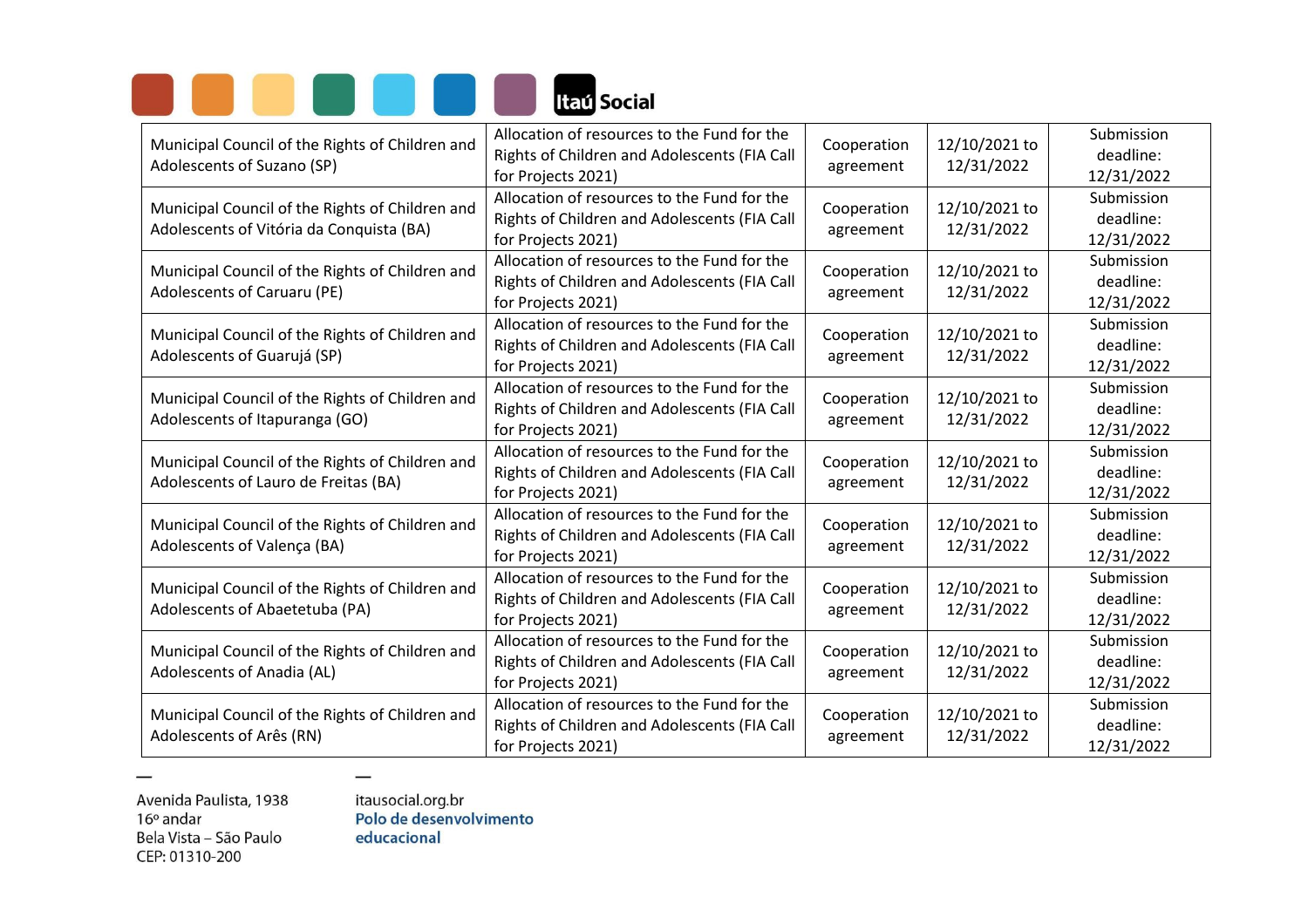

| Municipal Council of the Rights of Children and<br>Adolescents of Barcarena (PA)        | Allocation of resources to the Fund for the<br>Rights of Children and Adolescents (FIA Call<br>for Projects 2021) | Cooperation<br>agreement | 12/10/2021 to<br>12/31/2022 | Submission<br>deadline:<br>12/31/2022 |
|-----------------------------------------------------------------------------------------|-------------------------------------------------------------------------------------------------------------------|--------------------------|-----------------------------|---------------------------------------|
| Municipal Council of the Rights of Children and<br>Adolescents of Barroquinha (CE)      | Allocation of resources to the Fund for the<br>Rights of Children and Adolescents (FIA Call<br>for Projects 2021) | Cooperation<br>agreement | 12/10/2021 to<br>12/31/2022 | Submission<br>deadline:<br>12/31/2022 |
| Municipal Council of the Rights of Children and<br>Adolescents of Bela Cruz (CE)        | Allocation of resources to the Fund for the<br>Rights of Children and Adolescents (FIA Call<br>for Projects 2021) | Cooperation<br>agreement | 12/10/2021 to<br>12/31/2022 | Submission<br>deadline:<br>12/31/2022 |
| Municipal Council of the Rights of Children and<br>Adolescents of Campestre (AL)        | Allocation of resources to the Fund for the<br>Rights of Children and Adolescents (FIA Call<br>for Projects 2021) | Cooperation<br>agreement | 12/10/2021 to<br>12/31/2022 | Submission<br>deadline:<br>12/31/2022 |
| Municipal Council of the Rights of Children and<br>Adolescents of Sales (CE)            | Allocation of resources to the Fund for the<br>Rights of Children and Adolescents (FIA Call<br>for Projects 2021) | Cooperation<br>agreement | 12/10/2021 to<br>12/31/2022 | Submission<br>deadline:<br>12/31/2022 |
| Municipal Council of the Rights of Children and<br>Adolescents of Caucaia (CE)          | Allocation of resources to the Fund for the<br>Rights of Children and Adolescents (FIA Call<br>for Projects 2021) | Cooperation<br>agreement | 12/10/2021 to<br>12/31/2022 | Submission<br>deadline:<br>12/31/2022 |
| Municipal Council of the Rights of Children and<br>Adolescents of Cedral (SP)           | Allocation of resources to the Fund for the<br>Rights of Children and Adolescents (FIA Call<br>for Projects 2021) | Cooperation<br>agreement | 12/10/2021 to<br>12/31/2022 | Submission<br>deadline:<br>12/31/2022 |
| Municipal Council of the Rights of Children and<br>Adolescents of Cruz (CE)             | Allocation of resources to the Fund for the<br>Rights of Children and Adolescents (FIA Call<br>for Projects 2021) | Cooperation<br>agreement | 12/10/2021 to<br>12/31/2022 | Submission<br>deadline:<br>12/31/2022 |
| Municipal Council of the Rights of Children and<br>Adolescents of Francisco Morato (SP) | Allocation of resources to the Fund for the<br>Rights of Children and Adolescents (FIA Call<br>for Projects 2021) | Cooperation<br>agreement | 12/10/2021 to<br>12/31/2022 | Submission<br>deadline:<br>12/31/2022 |
| Municipal Council of the Rights of Children and<br>Adolescents of Goiás (GO)            | Allocation of resources to the Fund for the<br>Rights of Children and Adolescents (FIA Call<br>for Projects 2021) | Cooperation<br>agreement | 12/10/2021 to<br>12/31/2022 | Submission<br>deadline:<br>12/31/2022 |

itausocial.org.br<br>Polo de desenvolvimento educacional

 $\frac{1}{2}$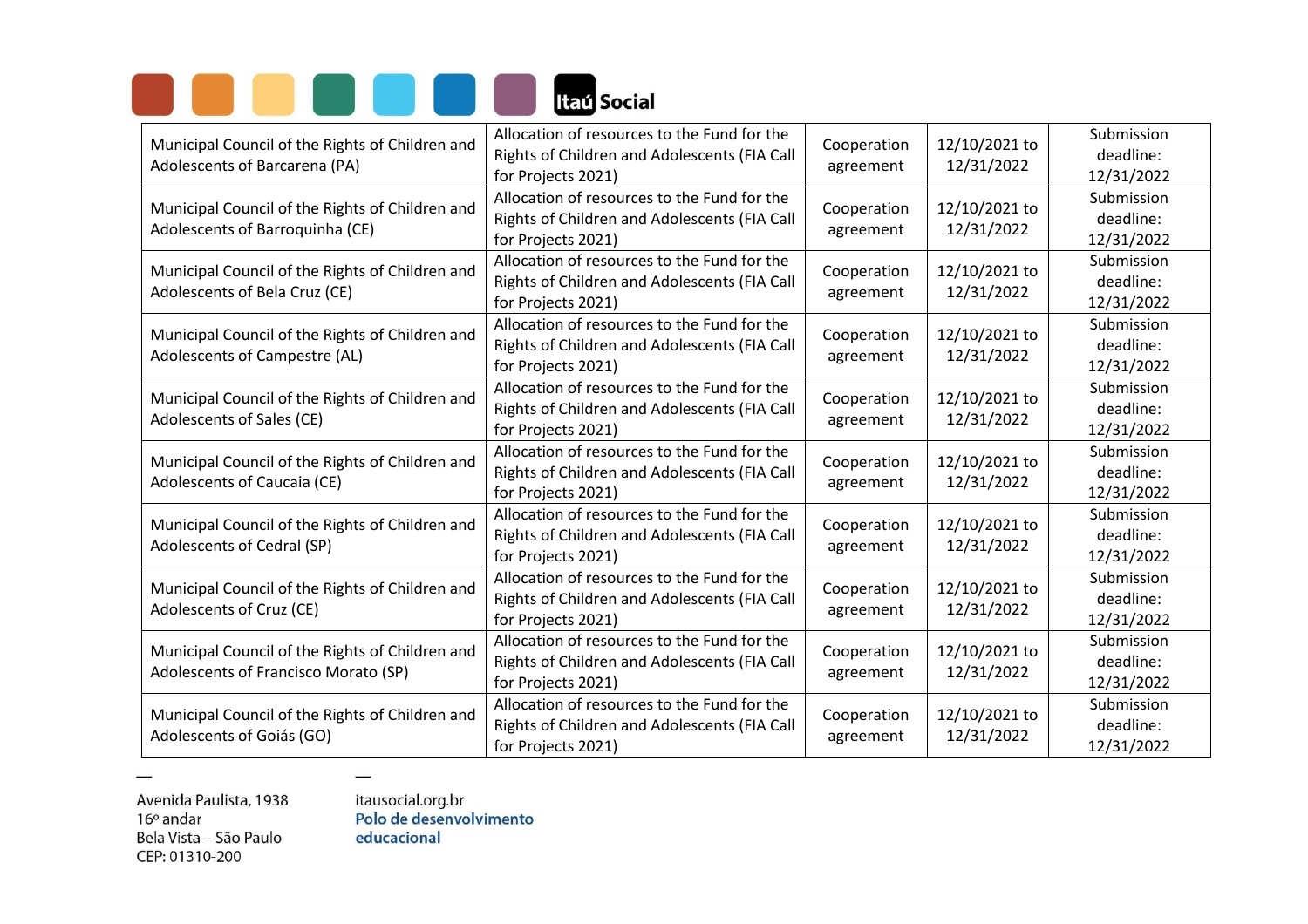

| Municipal Council of the Rights of Children and<br>Adolescents of Guaramiranga (CE)      | Allocation of resources to the Fund for the<br>Rights of Children and Adolescents (FIA Call<br>for Projects 2021) | Cooperation<br>agreement | 12/10/2021 to<br>12/31/2022 | Submission<br>deadline:<br>12/31/2022 |
|------------------------------------------------------------------------------------------|-------------------------------------------------------------------------------------------------------------------|--------------------------|-----------------------------|---------------------------------------|
| Municipal Council of the Rights of Children and<br>Adolescents of Ibipitanga (BA)        | Allocation of resources to the Fund for the<br>Rights of Children and Adolescents (FIA Call<br>for Projects 2021) | Cooperation<br>agreement | 12/10/2021 to<br>12/31/2022 | Submission<br>deadline:<br>12/31/2022 |
| Municipal Council of the Rights of Children and<br>Adolescents of Itiúba (BA)            | Allocation of resources to the Fund for the<br>Rights of Children and Adolescents (FIA Call<br>for Projects 2021) | Cooperation<br>agreement | 12/10/2021 to<br>12/31/2022 | Submission<br>deadline:<br>12/31/2022 |
| Municipal Council of the Rights of Children and<br>Adolescents of Juazeiro do Norte (CE) | Allocation of resources to the Fund for the<br>Rights of Children and Adolescents (FIA Call<br>for Projects 2021) | Cooperation<br>agreement | 12/10/2021 to<br>12/31/2022 | Submission<br>deadline:<br>12/31/2022 |
| Municipal Council of the Rights of Children and<br>Adolescents of Manacapuru (AM)        | Allocation of resources to the Fund for the<br>Rights of Children and Adolescents (FIA Call<br>for Projects 2021) | Cooperation<br>agreement | 12/10/2021 to<br>12/31/2022 | Submission<br>deadline:<br>12/31/2022 |
| Municipal Council of the Rights of Children and<br>Adolescents of Maranguape (CE)        | Allocation of resources to the Fund for the<br>Rights of Children and Adolescents (FIA Call<br>for Projects 2021) | Cooperation<br>agreement | 12/10/2021 to<br>12/31/2022 | Submission<br>deadline:<br>12/31/2022 |
| Municipal Council of the Rights of Children and<br>Adolescents of Mogi das Cruzes (SP)   | Allocation of resources to the Fund for the<br>Rights of Children and Adolescents (FIA Call<br>for Projects 2021) | Cooperation<br>agreement | 12/10/2021 to<br>12/31/2022 | Submission<br>deadline:<br>12/31/2022 |
| Municipal Council of the Rights of Children and<br>Adolescents of Morrinhos (GO)         | Allocation of resources to the Fund for the<br>Rights of Children and Adolescents (FIA Call<br>for Projects 2021) | Cooperation<br>agreement | 12/10/2021 to<br>12/31/2022 | Submission<br>deadline:<br>12/31/2022 |
| Municipal Council of the Rights of Children and<br>Adolescents of Palmares (PE)          | Allocation of resources to the Fund for the<br>Rights of Children and Adolescents (FIA Call<br>for Projects 2021) | Cooperation<br>agreement | 12/10/2021 to<br>12/31/2022 | Submission<br>deadline:<br>12/31/2022 |
| Municipal Council of the Rights of Children and<br>Adolescents of Paulista (PE)          | Allocation of resources to the Fund for the<br>Rights of Children and Adolescents (FIA Call<br>for Projects 2021) | Cooperation<br>agreement | 12/10/2021 to<br>12/31/2022 | Submission<br>deadline:<br>12/31/2022 |

 $\overline{\phantom{0}}$ 

itausocial.org.br<br>Polo de desenvolvimento educacional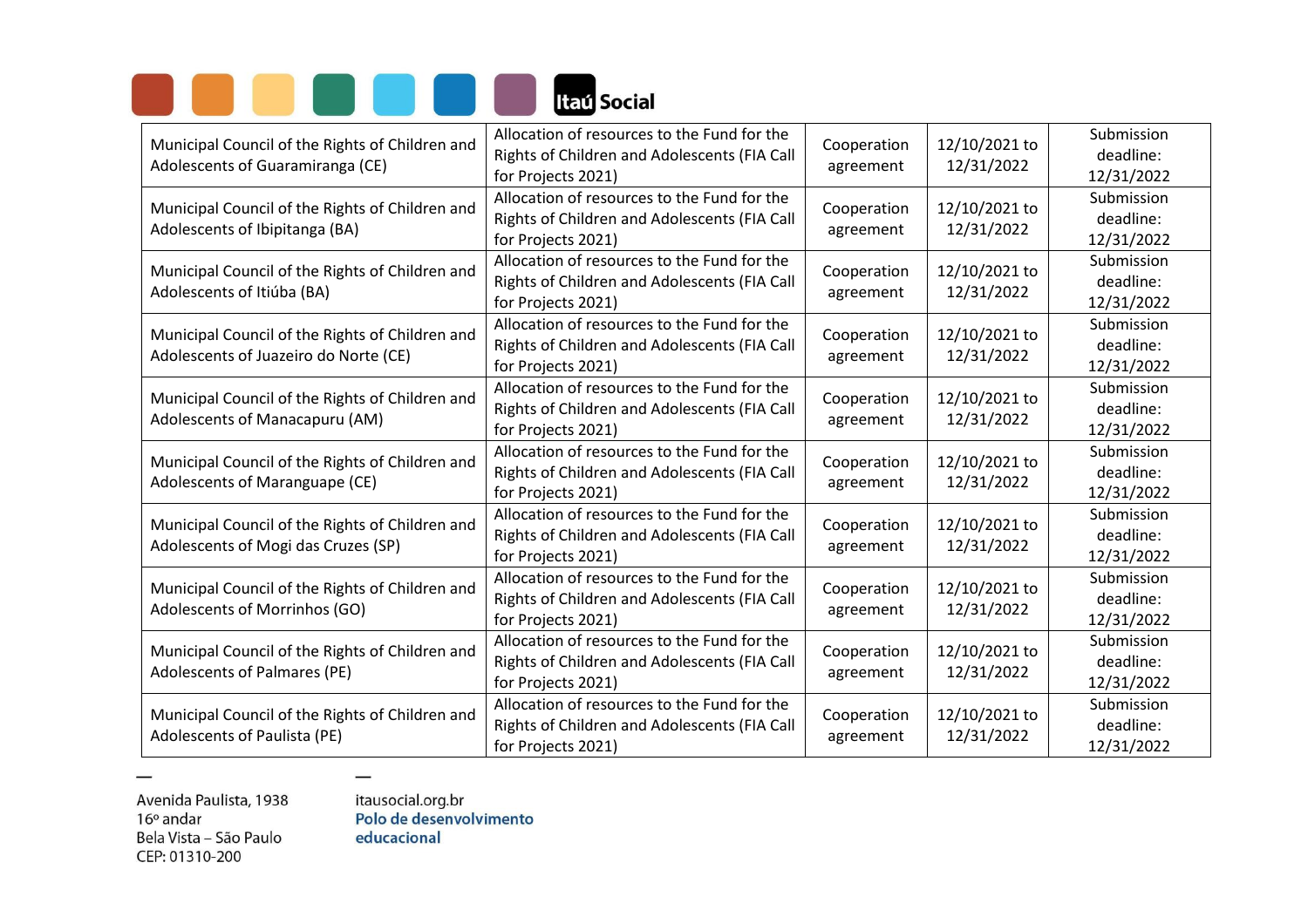

| Municipal Council of the Rights of Children and<br>Adolescents of São Caitano (PE)      | Allocation of resources to the Fund for the<br>Rights of Children and Adolescents (FIA Call<br>for Projects 2021) | Cooperation<br>agreement | 12/10/2021 to<br>12/31/2022 | Submission<br>deadline:<br>12/31/2022 |
|-----------------------------------------------------------------------------------------|-------------------------------------------------------------------------------------------------------------------|--------------------------|-----------------------------|---------------------------------------|
| Municipal Council of the Rights of Children and<br>Adolescents of Tamandaré (PE)        | Allocation of resources to the Fund for the<br>Rights of Children and Adolescents (FIA Call<br>for Projects 2021) | Cooperation<br>agreement | 12/10/2021 to<br>12/31/2022 | Submission<br>deadline:<br>12/31/2022 |
| Municipal Council of the Rights of Children and<br>Adolescents of Tauá (CE)             | Allocation of resources to the Fund for the<br>Rights of Children and Adolescents (FIA Call<br>for Projects 2021) | Cooperation<br>agreement | 12/10/2021 to<br>12/31/2022 | Submission<br>deadline:<br>12/31/2022 |
| Municipal Council of the Rights of Children and<br>Adolescents of Uberaba (MG)          | Allocation of resources to the Fund for the<br>Rights of Children and Adolescents (FIA Call<br>for Projects 2021) | Cooperation<br>agreement | 12/10/2021 to<br>12/31/2022 | Submission<br>deadline:<br>12/31/2022 |
| Municipal Council of the Rights of Children and<br>Adolescents of Bacabal (MA)          | Allocation of resources to the Fund for the<br>Rights of Children and Adolescents (FIA Call<br>for Projects 2021) | Cooperation<br>agreement | 12/10/2021 to<br>12/31/2022 | Submission<br>deadline:<br>12/31/2022 |
| Municipal Council of the Rights of Children and<br>Adolescents of Currais Novos (RN)    | Allocation of resources to the Fund for the<br>Rights of Children and Adolescents (FIA Call<br>for Projects 2021) | Cooperation<br>agreement | 12/10/2021 to<br>12/31/2022 | Submission<br>deadline:<br>12/31/2022 |
| Municipal Council of the Rights of Children and<br>Adolescents of Eldorado (SP)         | Allocation of resources to the Fund for the<br>Rights of Children and Adolescents (FIA Call<br>for Projects 2021) | Cooperation<br>agreement | 12/10/2021 to<br>12/31/2022 | Submission<br>deadline:<br>12/31/2022 |
| Municipal Council of the Rights of Children and<br>Adolescents of Monsenhor Tabosa (CE) | Allocation of resources to the Fund for the<br>Rights of Children and Adolescents (FIA Call<br>for Projects 2021) | Cooperation<br>agreement | 12/10/2021 to<br>12/31/2022 | Submission<br>deadline:<br>12/31/2022 |
| Municipal Council of the Rights of Children and<br>Adolescents of Quixadá (CE)          | Allocation of resources to the Fund for the<br>Rights of Children and Adolescents (FIA Call<br>for Projects 2021) | Cooperation<br>agreement | 12/10/2021 to<br>12/31/2022 | Submission<br>deadline:<br>12/31/2022 |
| Municipal Council of the Rights of Children and<br>Adolescents of Sidrolândia (MS)      | Allocation of resources to the Fund for the<br>Rights of Children and Adolescents (FIA Call<br>for Projects 2021) | Cooperation<br>agreement | 12/10/2021 to<br>12/31/2022 | Submission<br>deadline:<br>12/31/2022 |

 $\overline{\phantom{0}}$ 

itausocial.org.br<br>Polo de desenvolvimento educacional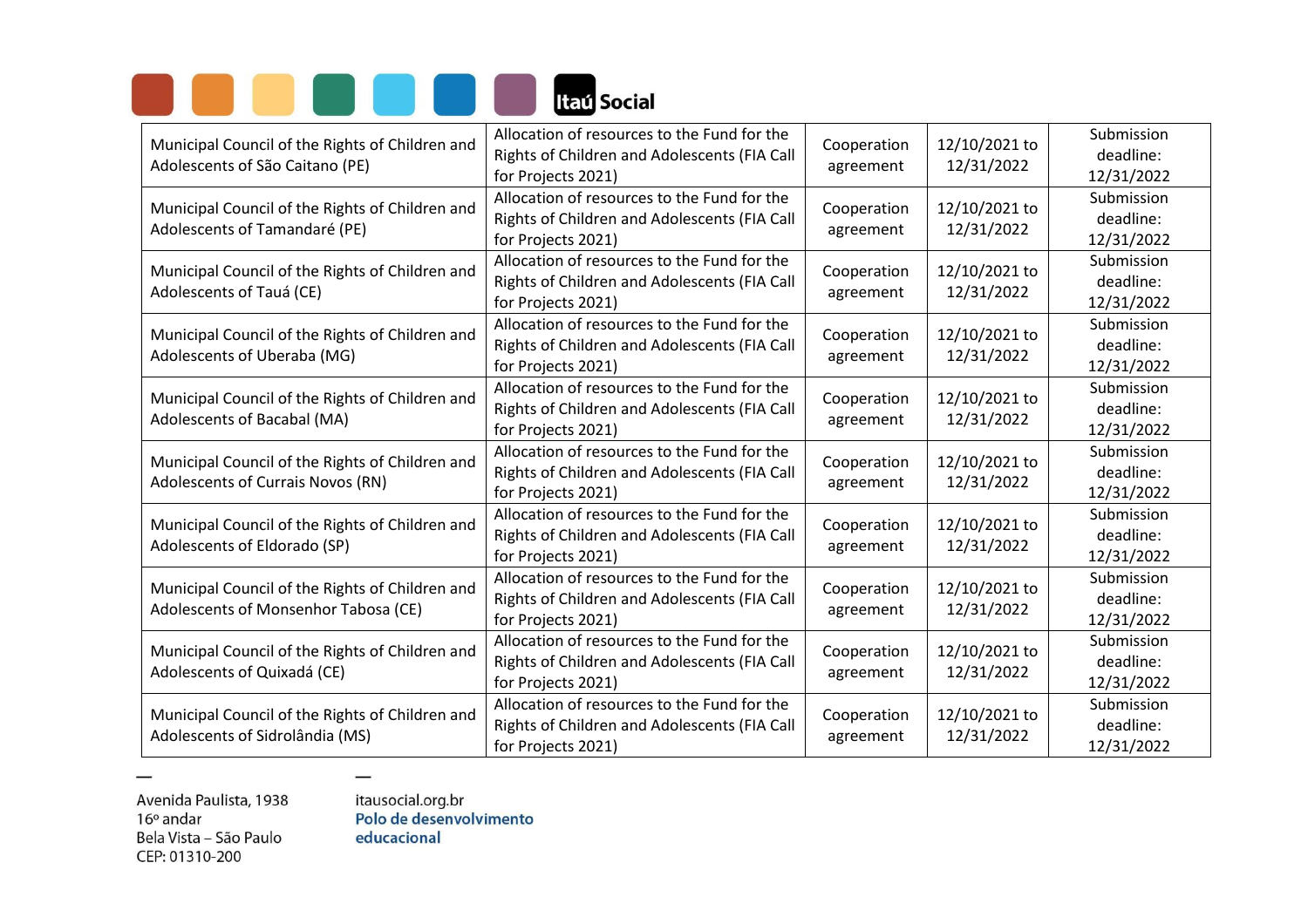

| Municipal Council of the Rights of Children and<br>Adolescents of Tatuí (SP)          | Allocation of resources to the Fund for the<br>Rights of Children and Adolescents (FIA Call<br>for Projects 2021)                                                       | Cooperation<br>agreement | 12/10/2021 to<br>12/31/2022 | Submission<br>deadline:<br>12/31/2022 |
|---------------------------------------------------------------------------------------|-------------------------------------------------------------------------------------------------------------------------------------------------------------------------|--------------------------|-----------------------------|---------------------------------------|
| Municipal Council of the Rights of Children and<br>Adolescents of Rolim de Moura (RO) | Allocation of resources to the Fund for the<br>Rights of Children and Adolescents (FIA Call<br>for Projects 2021)                                                       | Cooperation<br>agreement | 12/10/2021 to<br>12/31/2022 | Submission<br>deadline:<br>12/31/2022 |
| Municipal Council of the Rights of Children and<br>Adolescents of Santarém (PA)       | Allocation of resources to the Fund for the<br>Rights of Children and Adolescents (FIA Call<br>for Projects 2021)                                                       | Cooperation<br>agreement | 12/10/2021 to<br>12/31/2022 | Submission<br>deadline:<br>12/31/2022 |
| Municipal Council of the Rights of Children and<br>Adolescents of Marabá (PA)         | Allocation of resources to the Fund for the<br>Rights of Children and Adolescents (FIA Call<br>for Projects 2021)                                                       | Cooperation<br>agreement | 12/10/2021 to<br>12/31/2022 | Submission<br>deadline:<br>12/31/2022 |
| Municipal Department of Education of Arraial                                          | Implementation of the Education<br>Improvement Program in the municipality<br>of Arraial, part of the inter-municipal<br>collaboration initiative ADE GE4.              | Cooperation<br>agreement | 01/01/2022 to<br>12/31/2024 | Submission<br>deadline:<br>12/31/2024 |
| Municipal Department of Education of Elesbão<br>Veloso                                | Implementation of the Education<br>Improvement Program in the municipality<br>of Elesbão Veloso, part of the inter-<br>municipal collaboration initiative ADE GE5       | Cooperation<br>agreement | 01/01/2022 to<br>12/31/2024 | Submission<br>deadline:<br>12/31/2024 |
| Municipal Department of Education of<br>Cajazeiras do Piauí                           | Implementation of the Education<br>Improvement Program in the municipality<br>of Cajazeiras do Piauí, part of the inter-<br>municipal collaboration initiative ADE GE4. | Cooperation<br>agreement | 01/01/2022 to<br>12/31/2024 | Submission<br>deadline:<br>12/31/2024 |
| Municipal Department of Education of Santa<br>Rosa do Piauí                           | Implementation of the Education<br>Improvement Program in the municipality<br>of Santa Rosa do Piauí, part of the inter-<br>municipal collaboration initiative ADE GE4. | Cooperation<br>agreement | 01/01/2022 to<br>12/31/2024 | Submission<br>deadline:<br>12/31/2024 |

itausocial.org.br<br>Polo de desenvolvimento educacional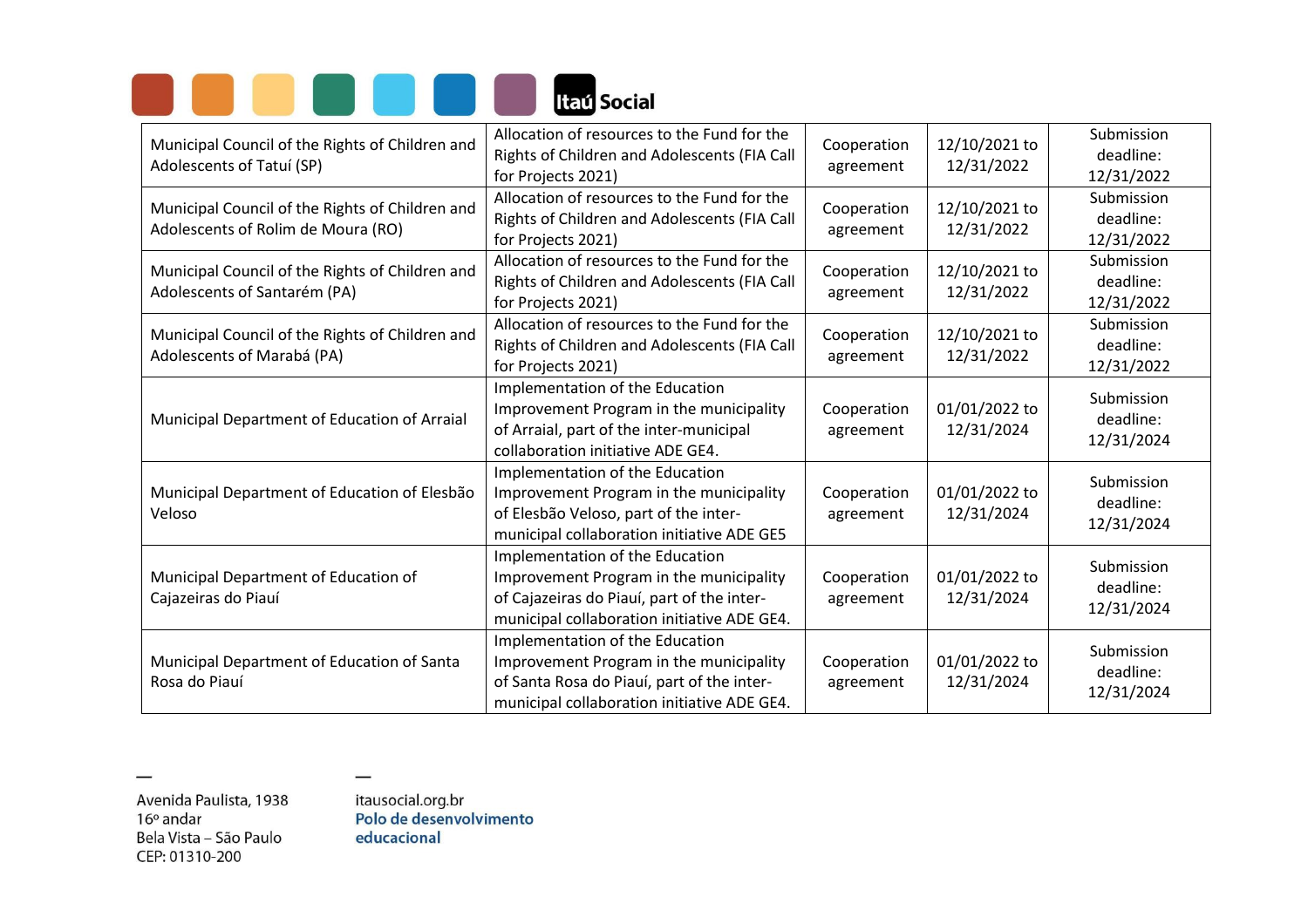|  |  |  | <b>Itaú Social</b> |
|--|--|--|--------------------|

| Municipal Department of Education of Barra<br>D'Alcântara                          | Implementation of the Education<br>Improvement Program in the municipality<br>of Barra D'Alcântara, part of the inter-<br>municipal collaboration initiative ADE GE5.                    | Cooperation<br>agreement | 01/01/2022 to<br>12/31/2024 | Submission<br>deadline:<br>12/31/2024 |
|------------------------------------------------------------------------------------|------------------------------------------------------------------------------------------------------------------------------------------------------------------------------------------|--------------------------|-----------------------------|---------------------------------------|
| Municipal Department of Education of<br>Regeneração                                | Implementation of the Education<br>Improvement Program in the municipality<br>of Regeneração, part of the inter-municipal<br>collaboration initiative ADE GE4.                           | Cooperation<br>agreement | 01/01/2022 to<br>12/31/2024 | Submission<br>deadline:<br>12/31/2024 |
| Municipal Department of Education, Culture,<br>Sports and Leisure of Francinópolis | Implementation of the Education<br>Improvement Program in the municipality<br>of Francinópolis, part of the inter-<br>municipal collaboration initiative ADE GE5.                        | Cooperation<br>agreement | 01/01/2022 to<br>12/31/2024 | Submission<br>deadline:<br>12/31/2024 |
| Intermunicipal Consortium of the South of the<br><b>State of Alagoas - Conisul</b> | Implementation of the Education<br>Improvement Program in the<br>intermunicipal collaboration initiative<br>Conisul - Intermunicipal Consortium of the<br>South of the State of Alagoas. | Cooperation<br>agreement | 01/01/2022 to<br>12/31/2024 | Submission<br>deadline:<br>12/31/2024 |
| City of Barcarena                                                                  | Implementation of the Education<br>Improvement Program in the city of<br>Barcarena (PA).                                                                                                 | Cooperation<br>agreement | 01/01/2022 to<br>12/31/2024 | Submission<br>deadline:<br>12/31/2024 |
| Department of Education of Maranguape                                              | Implementation of the Education<br>Improvement Program in the city of<br>Maranguape (CE).                                                                                                | Cooperation<br>agreement | 01/01/2022 to<br>12/31/2024 | Submission<br>deadline:<br>12/31/2024 |
| PMS - Suzano - Municipal Department of<br>Education                                | Implementation of the Education<br>Improvement Program in the city of<br>Suzano (SP).                                                                                                    | Cooperation<br>agreement | 01/01/2022 to<br>12/31/2024 | Submission<br>deadline:<br>12/31/2024 |
| Municipal Department of Education<br>of Luziania                                   | Implementation of the Education<br>Improvement Program in the city of<br>Luziania (GO).                                                                                                  | Cooperation<br>agreement | 01/01/2022 to<br>12/31/2024 | Submission<br>deadline:<br>12/31/2024 |

 $\overline{\phantom{0}}$ 

itausocial.org.br<br>Polo de desenvolvimento educacional